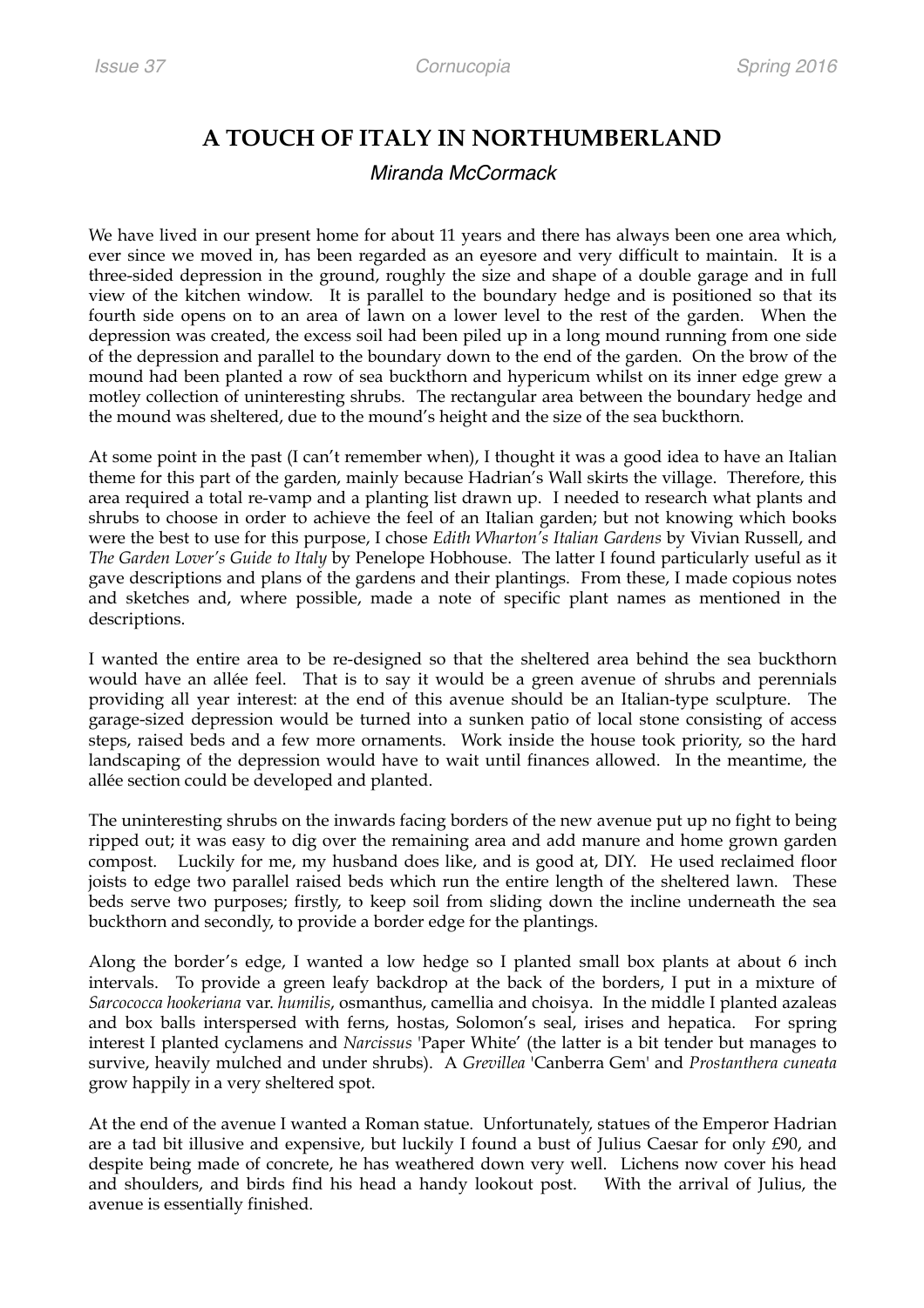As in many other gardens, this area has developed and matured. I am pleased to say that it requires very little maintenance. I clip the shrubs to form ovals or ball shapes to keep them to scale, under control and to provide form and structure. Weeds are suppressed by heavily mulching with my own composted garden shreddings. I have since added a line of bricks between the lawn and the old floor joist edging: this stops grass growing into the border and provides a hard surface for the lawnmower wheels to run on. Every now and then, I make a small alteration or add a new plant if mentioned on my original planting list. I am pleased with the final result, as this part of the garden always looks tidy, it's easy to maintain and a pleasure to look at no matter what time of year.



Before… **before** and after!

There followed a hiatus in the development of this area while my husband and I concentrated on decorating rooms in the house, but having finished the house we could then turn our attention to the second stage in this development.

Sufficient time had elapsed for the allée to mature into a lush avenue of greenery. ,The depression (well-named because of its effect on me) required our attention and, even though Tony is extremely good at DIY, we felt that because of its size it was too big a job, and therefore enlisted the services of a local contractor for the hard landscaping. Our brief to him was to create a sunken paved area using local reclaimed dressed stone; this would duplicate the existing supporting wall around the base of the house. The patio should have a flight of steps leading down on one side to the lower level; the steps should be central and exactly in the line of sight of Mr Caesar. During my research, I noted that all the patio/terraces in Italian gardens are elaborate and heavily adorned with pebbles, mosaics and fountains. Sadly, our budget did not stretch to such ornate features so we settled for a simple raised bed either side of the sunken terrace and a border along the top, ending with a quadrant-shaped border either side of the steps. **State of the state of the state of the state of this area while my husband and I concentrated on<br>eventing rooms in the house, but having finished the house we could then turn our attention to<br>the second stage in this deve** 

All the hard landscaping was completed in roughly two weeks and we were pleased to see that no damage was done to any part of the garden, except that the grass nearby was severely rutted and required a lot of TLC. To carry on with the Italian theme for the planting areas, we chose a mixture of evergreen shrubs and plants which had flowers in the yellow to red colour palate.

In the top long border, for structure and to provide some protection from wind, we planted *Taxus baccata* 'David' and *Hebe* 'Green Globe'. In the same border, in the far corner, we put *Clematis*  'Ernest Markham' and, halfway along, *C.* 'Margot Koster', in the hope that they would grow over the walls and tumble down towards the raised beds on the lower level. I thought that clematis don't always have to grow upwards, and in this area I hope they will grow along the top of the walls as well as hang over the edge.

On the quadrant borders, we added taller plants which grow up to 2ft: *Iris pseudacorus; Trifolium*